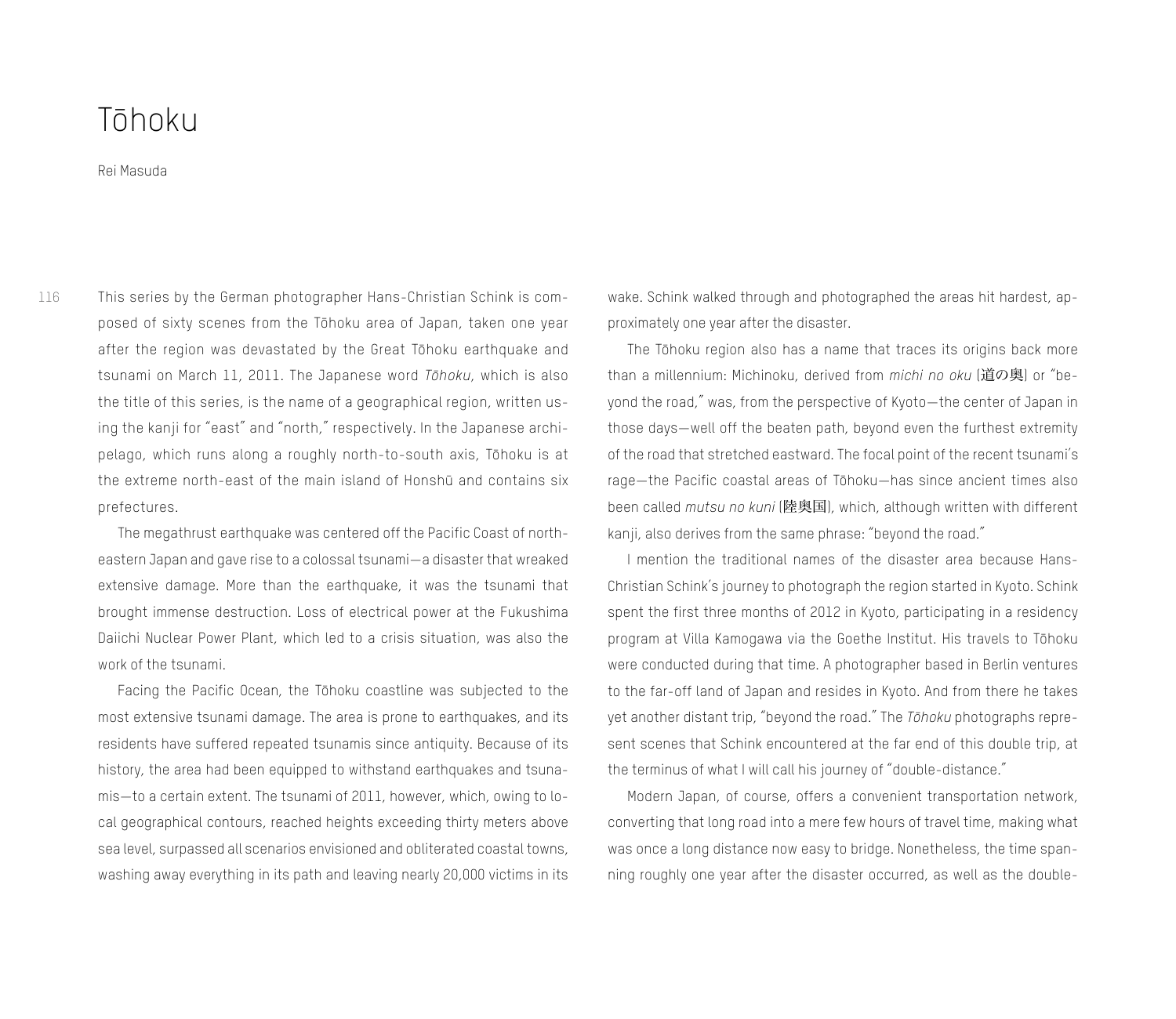distance of Schink's journey, impart on this assortment of photographs, which have been organized into the *Tōhoku* series, what seems to be a certain character. This character appears to formally stipulate the artist's own approach to the difficult subject matter—the scene of an earthquake and tsunami disaster—while also carrying symbolic significance.

The series opens with a few snow-laden landscapes. Scenery blanketed in snow creates the impression of calmness and tranquility. Looking at the first few photographs, one may even wonder whether or not they were really shot in the disaster area. Snow has obliterated all traces of the wreckage; but even more than that, it is as if the photographer is tentatively contemplating just how to approach a land that has been devastated by a tsunami, and so is taking in these scenes of destruction from afar, also placing distance between himself and his subject.

Paying close attention, traces of destruction are evident in every photograph. If we are not careful, however, even a bus perched motionless atop a building and framed squarely in the center of a picture—an image that vividly conveys the enormity of the energy of the tsunami—may go unnoticed, because it was shot from afar, and we run the risk of proceeding on to the next photograph, oblivious. The reality of the damage caused by the tsunami, its awesome destructive power, becomes evident only after we continue turning the pages.

Starting his series of photographs in this way is, in part, likely the result of two factors that establish the framework for this work—the time in which the photographs were taken and what I am calling the double-distance. Visiting the site of the disaster after a year had elapsed, Hans-Christian Schink was too late for the event of the earthquake itself, was an outsider, and, therefore, as can be seen through his approach, was exercising extreme prudence in his attempt to come face to face with scenes of the stricken areas. What had occurred here on March 11, 2011? What can be discerned through the landscape one year later?

A one-year time lag is not necessarily too late to record the enormity of the damage sustained, the awe of the destruction. Lacerations left by the disaster remain as they were, etched deeply into the landscape that Schink encountered and photographed. Through the series, the viewer is partially reminded of the extent of the damage. It is also true, however, that the landscape of the disaster area had been altered substantially during the year that had gone by. Compared to the immediate aftermath of the quake, when the tsunami had absolutely destroyed everything and towns and villages had been reduced to random mountains of rubble, considerable order has been returned to the scenes shown in this series. The rubble has been cleaned up and most of the completely or semi-destroyed buildings have been taken down and removed, their foundations the only vestige of what once was.

In other words, a one-year time lag enabled the truly incomprehensible power of nature as well as the industriousness of people across the time span of a year to be recorded on film. Further, it is precisely because these are scenes of partially restored order that the extent of what has been lost emerges amid the quiet landscape. Lost are the daily routines of people built up in every corner of the region over the ages, scenes that were born of the interaction between people's daily lives and nature. Schink has not overlooked how the tsunami ravaged not only buildings, breakwaters, and other man-made structures, but also the nature that embraced people's lives—trees knocked flat; a hillside, where people had installed a staircase, entirely gutted. These scenes show how an anomalous act of nature called a tsunami utterly scraped away environments that had taken shape, gradually, over long years of interaction between human beings and their endeavors and nature. That is to say, the one-year time span is not merely the period of time that had transpired since the earthquake took place but is also what makes it possible for these pictures to imply a retroactive vector, taking us back to a time before the disaster occurred. Perhaps this required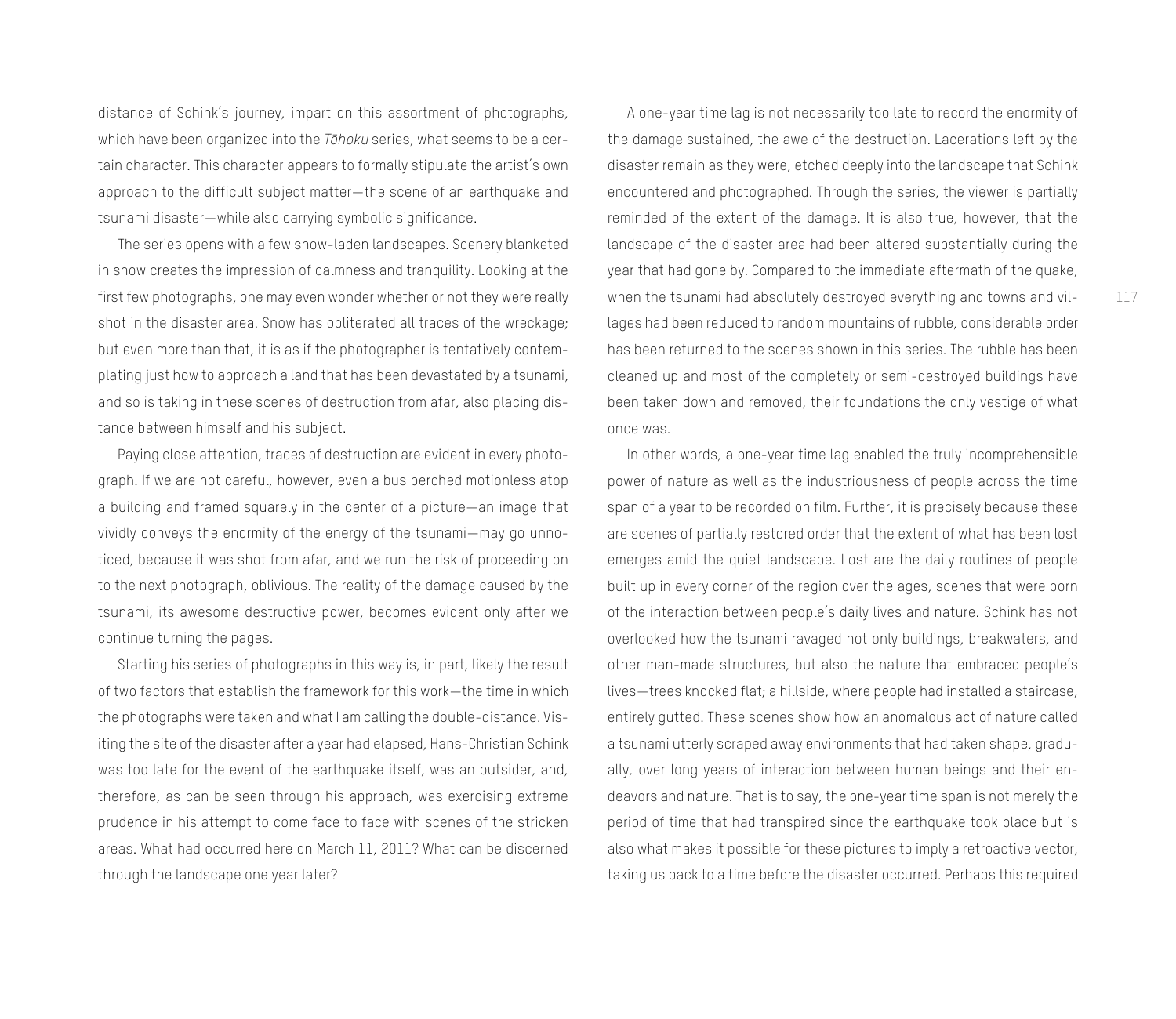a perspective like Hans-Christian Schink's, the perspective of a man who had traversed a double-distance to visit these lands.

I see Schink's work in this light because we can find aspects in his previous works, too, that examine the factor of time. His *Verkehrsprojekte Deutsche Einheit* (Traffic Projects German Unity, 1995–2003), a work that brought him to international prominence, dealt with how the German landscape was transformed by a project promoted by the government to improve the country's transportation network, following unification of East and West Germany. In upgrading the railway and autobahn infrastructure, the German government was also pushing through a large-scale, short-term measure designed to enhance the country's social infrastructure in order to stimulate economic activity in what was previously the GDR, and to economically unify a country that had already been united politically.

Schink's camera matter-of-factly recorded how highways, bridges, and other monumental structures sliced open beautiful hills, grasslands, and forests, rising up with an overwhelming massiveness. What comes to the surface in these photographs about the transformation of the German landscape amid the tumult of national reunification is historical perspective. An enhanced transportation network converts distance into time, a phenomenon that the unification project attempted to use to speed up national integration: to bridge the historical gap between two countries that had for decades walked different paths. The reason that the resultant structures, which combine grandness of scale and beauty of form, seem almost fictitious is because the artist was able to sense and to grasp the contradiction and discord caused by employing a physical means—a transportation network, which converts distance into time—to attempt to speed up the unification process, which in the end was something that could be accomplished in no other way than gradually, over a long period of time.

Another work in which Hans-Christian Schink dealt with time on a grand scale was his *1h* series (2002–10), in which he crisscrossed the globe, tracing the path of the sun across the sky. Depending on the latitude and the time of year, the sun's path exhibits a variety of changes. By converting the movement of the sun over a one-hour period—a segment of time that one can feel physically—into a line burned into the center of each picture (a pitch-black line created by overexposing the film, thereby creating a negative image), Schink succeeded in introducing into a single image a perspective on the movement of celestial objects that have been moving since time immemorial—something normally far beyond the scale of things human.

Common throughout other of his works as well is Schink's interest in taking everyday scenes and attempting to glean from behind its subjects something big. Among the various things that surface in Schink's photographs, the flow and accumulation of time consistently seem to be important factors, reaching out from somewhere within the images.

National unity, the movement of celestial bodies—these are events that proceed on a scale that is difficult to grasp using our normal, everyday senses. Hans-Christian Schink took these events and, from the perspective of a single human being, turned them into comprehensible images with a sense of reality. The earthquake and tsunami, too, it goes without saying, transcend our everyday senses in the same way. One can even say that these events shook the very foundation of our senses. Severed from the everyday flow of time and caught up in the ensuing whirlwind, we still sense, despite the years that have elapsed since the events of those days, that time remains somehow different, that time—the time in which we live is not the same thing it was before the earthquake.

I used the subject "we" in the above paragraph, but perhaps I should replace that with "I." Having experienced the earthquake from Tokyo, where, despite a temporary lapse into pandemonium caused by the tremendous shaking, we sustained relatively minor physical damage, I experienced the situation in the Tōhoku areas primarily in the form of information conveyed